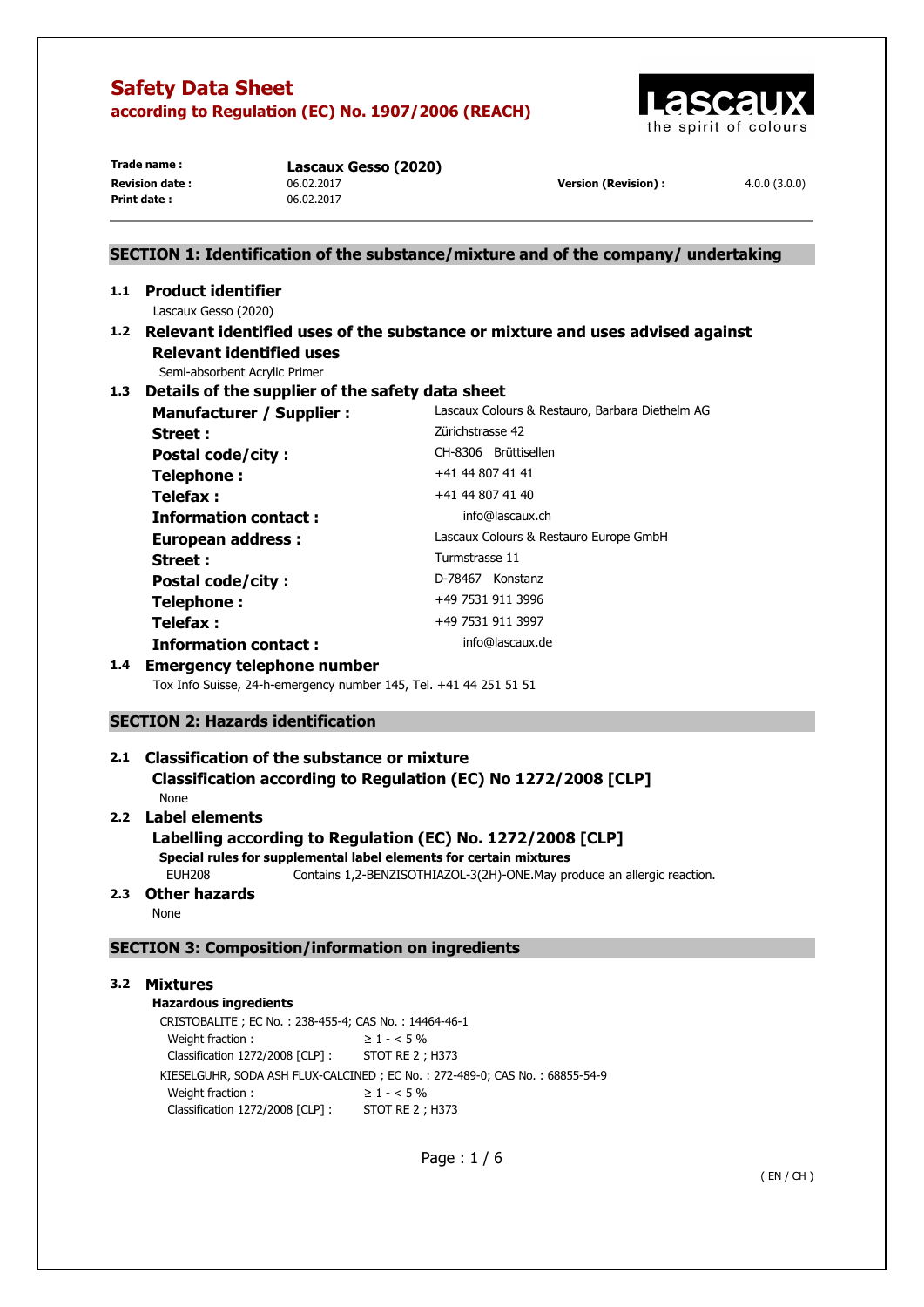

**Print date :** 06.02.2017

**Trade name : Lascaux Gesso (2020)**

**Revision date :** 06.02.2017 **Version (Revision) :** 4.0.0 (3.0.0)

#### **Additional information**

Full text of H- and EUH-phrases: see section 16.

### **SECTION 4: First aid measures**

#### **4.1 Description of first aid measures**

#### **General information**

In all cases of doubt, or when symptoms persist, seek medical attention. Never give anything by mouth to an unconscious person.

### **Following inhalation**

Take the casualty into the fresh air and keep warm. Keep at rest. Irregular breathing/no breathing: artificial respiration. Unconsciousness: lateral position - call a physician.

#### **In case of skin contact**

Wash away with soap and water and rinse. Do NOT use solvents or thinners.

### **After eye contact**

Remove contact lenses, keep eyelids open. Flush with plenty of water (10 - 15 min.). Call a physician.

#### **After ingestion**

Contact a doctor immediately. Keep at rest. Do not induce vomiting.

#### **4.2 Most important symptoms and effects, both acute and delayed**  No information available.

**4.3 Indication of any immediate medical attention and special treatment needed**  None

#### **SECTION 5: Firefighting measures**

#### **5.1 Extinguishing media**

#### **Suitable extinguishing media**

Alcohol resistant foam, CO2, powders, water spray.

# **Unsuitable extinguishing media**

Wateriet.

### **5.2 Special hazards arising from the substance or mixture**

Fire will produce dense black smoke. Exposure to decomposition products may cause a health hazard.

# **5.3 Advice for firefighters**

**Special protective equipment for firefighters**  Appropriate breathing apparatus may be required.

#### **5.4 Additional information**  Do not allow the quenching water into the sewage system.

# **SECTION 6: Accidental release measures**

**6.1 Personal precautions, protective equipment and emergency procedures**  Keep away from ignition sources and provide for good ventilation. Refer to protective measures listed in sections 7 and 8.

#### **6.2 Environmental precautions**  If the product contaminates lakes, rivers or sewages, inform appropriate authorities in accordance with local regulations.

**6.3 Methods and material for containment and cleaning up**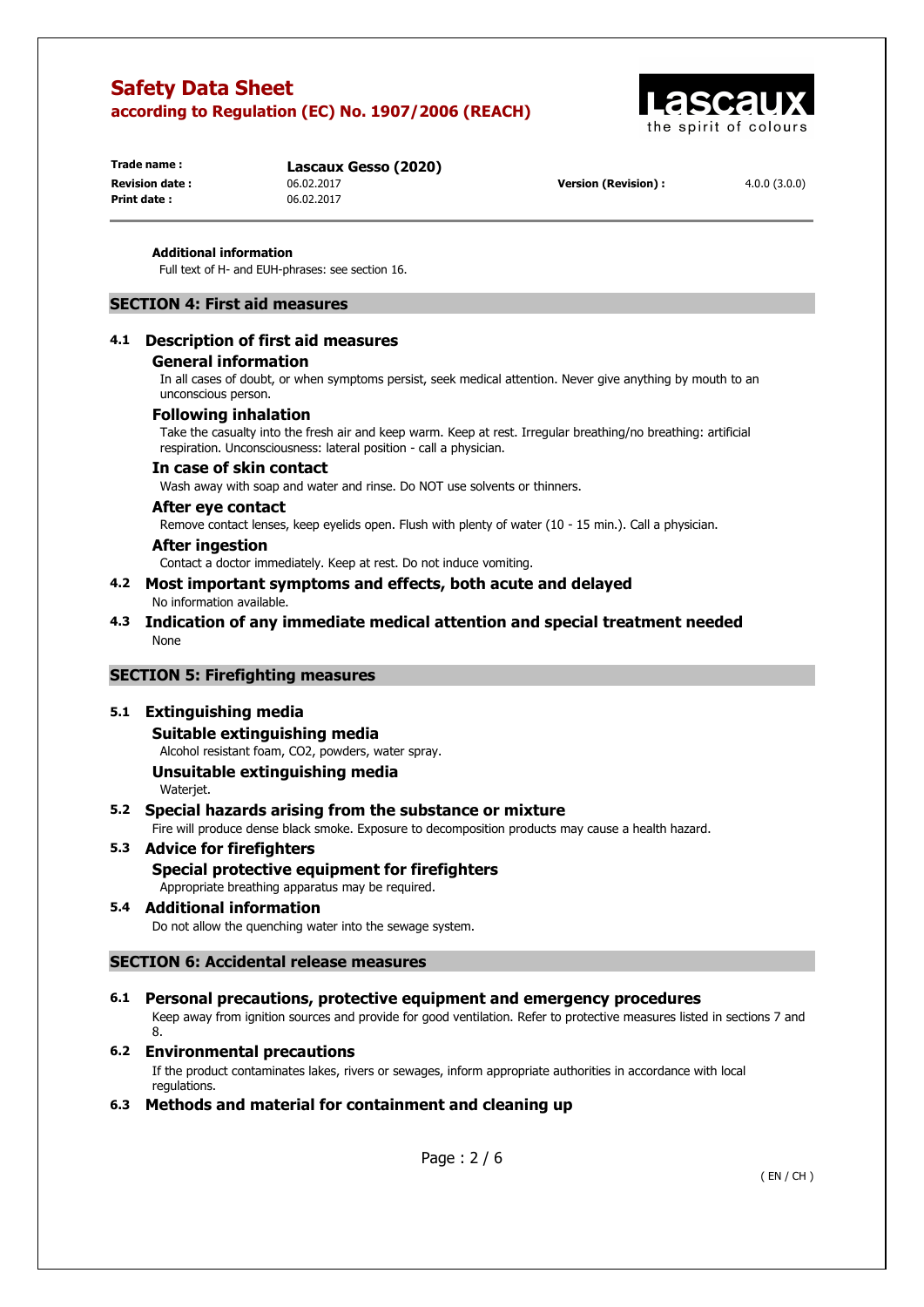

**Print date :** 06.02.2017

**Trade name : Lascaux Gesso (2020) Revision date :** 06.02.2017 **Version (Revision) :** 4.0.0 (3.0.0)

#### **For cleaning up**

Contain and collect spillage with non-combustible absorbent materials, e.g. sand, earth, vermiculite, diatomaceous earth and place in container for disposal according to local regulations (see section 13). Clean preferabily with a detergent; avoid use of solvents.

# **6.4 Reference to other sections**

None

# **SECTION 7: Handling and storage**

#### **7.1 Precautions for safe handling**

Do not eat or drink during work - no smoking. Comply with the health and safety at work laws. For personal protection see Section 8. Avoid dust formation. Wear breathing apparatus if exposed to sanding dust and spray mist.

# **7.2 Conditions for safe storage, including any incompatibilities**

**Requirements for storage rooms and vessels** 

No particular measures required.

**Hints on joint storage** 

**Storage class ( D ) :** 12

**Storage class (TRGS 510) ( D ) :** 12

# **Further information on storage conditions**

Always keep in containers of same material as the original one. See also instructions on the label. Avoid heating and direct sunlight. Keep containers dry and cool. Comply with the health and saftey at work laws.

# **7.3 Specific end use(s)**

None

# **SECTION 8: Exposure controls/personal protection**

# **8.1 Control parameters**

#### **Occupational exposure limit values**

CRISTOBALITE ; CAS No. : 14464-46-1

| Limit value type (country of origin): MAK (CH)          |                                 |
|---------------------------------------------------------|---------------------------------|
| Limit value:                                            | $0,15 \text{ mg/m}^3$           |
| Remark:                                                 | a P C1 SSC                      |
| Version:                                                | 01.01.2013                      |
| KIESELGUHR, SODA ASH FLUX-CALCINED; CAS No.: 68855-54-9 |                                 |
| Limit value type (country of origin) : TRGS $900$ (D)   |                                 |
| Parameter:                                              | A: respirable fraction          |
| Limit value:                                            | $0.3 \text{ mg/m}^3$            |
| Remark:                                                 | Y                               |
| Version:                                                | 04.11.2017                      |
| AMMONIA, ANHYDROUS; CAS No.: 7664-41-7                  |                                 |
| Limit value type (country of origin): MAK (CH)          |                                 |
| Limit value:                                            | 20 ppm $/14$ mg/m <sup>3</sup>  |
| Remark:                                                 | SSC                             |
| Version:                                                | 01.01.2013                      |
| Limit value type (country of origin): STEL (CH)         |                                 |
| Limit value:                                            | 40 ppm $/$ 28 mg/m <sup>3</sup> |
| Remark:                                                 | SSC                             |
| Version:                                                | 01.01.2013                      |
| Limit value type (country of origin) : TRGS 900 (D)     |                                 |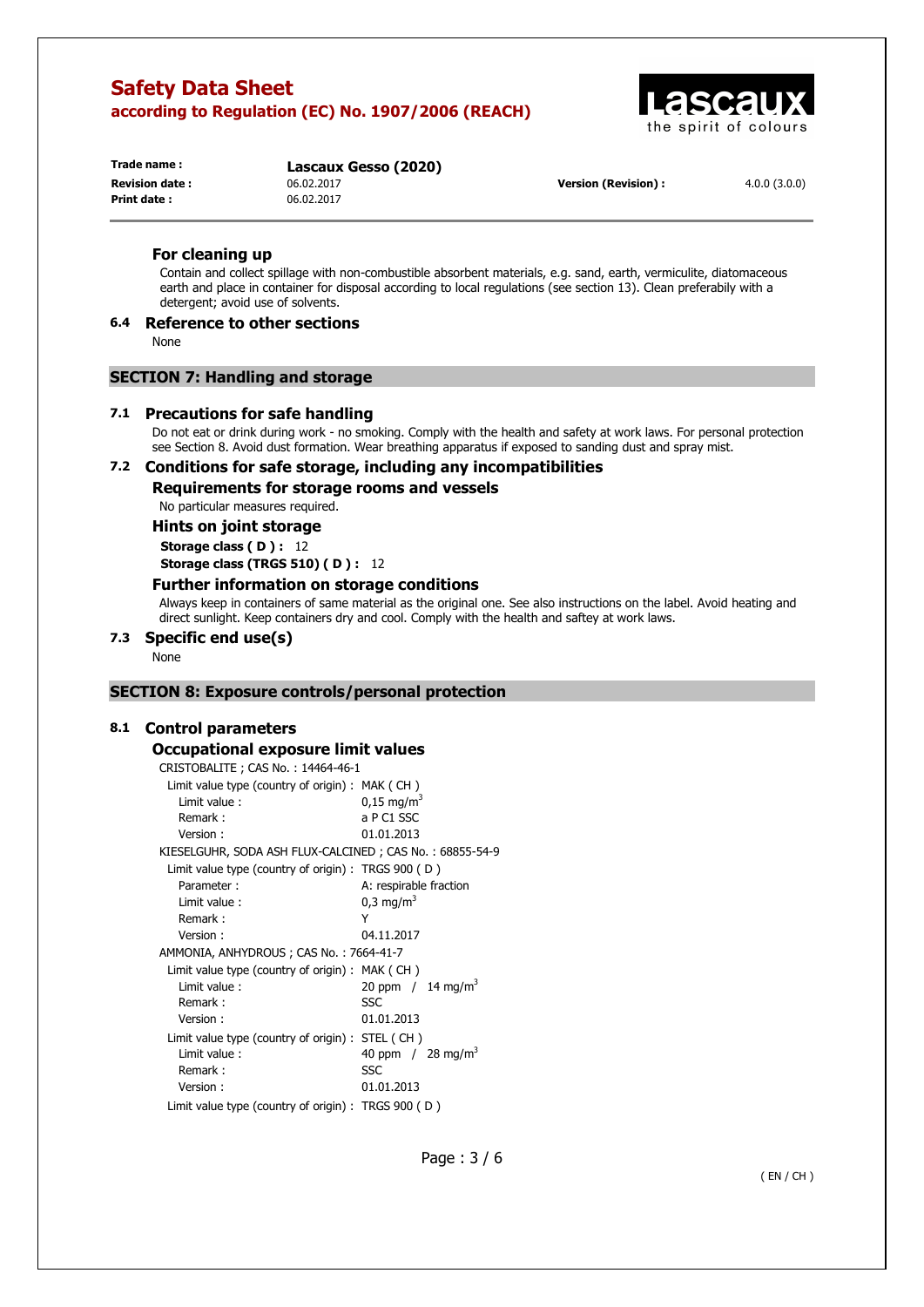

| Trade name:           | Lascaux Gesso (2020) |                            |              |
|-----------------------|----------------------|----------------------------|--------------|
| <b>Revision date:</b> | 06.02.2017           | <b>Version (Revision):</b> | 4.0.0(3.0.0) |
| Print date:           | 06.02.2017           |                            |              |
|                       |                      |                            |              |
|                       |                      |                            |              |
|                       |                      |                            |              |

| Limit value:                                     | 20 ppm / $14 \text{ mg/m}^3$    |
|--------------------------------------------------|---------------------------------|
| Peak limitation:                                 | 2(I)                            |
| Remark:                                          | Y                               |
| Version:                                         | 02.04.2014                      |
| Limit value type (country of origin) : STEL (EC) |                                 |
| Limit value:                                     | 50 ppm $/$ 36 mg/m <sup>3</sup> |
| Version:                                         | 08.06.2000                      |
| Limit value type (country of origin) : TWA (EC)  |                                 |
| Limit value:                                     | 20 ppm $/14$ mg/m <sup>3</sup>  |
| Version :                                        | 08.06.2000                      |

#### **8.2 Exposure controls**

#### **Personal protection equipment**

# **Eye/face protection**

Wear protective glasses in case of splashes.

#### **Skin protection Body protection**

After skin contact wash thorougly with soap and water or use recognised skin cleanser. Do Not use solvents or thinners.

# **SECTION 9: Physical and chemical properties**

# **9.1 Information on basic physical and chemical properties**

**Appearance** 

**Physical state :** Liquid. **Colour :** White.

#### **Odour**

Poor, characteristic.

#### **Safety relevant basis data**

|     | Initial boiling point and boiling<br>range: | (1013 hPa) | approx. | 100            | °C                |
|-----|---------------------------------------------|------------|---------|----------------|-------------------|
|     | Flash point:                                |            |         | not applicable |                   |
|     | Vapour pressure:                            | (50 °C )   | approx. | 120            | hPa               |
|     | Density :                                   | (20 °C)    | approx. | 1.5            | q/cm <sup>3</sup> |
|     | pH :                                        |            | approx. | $9.0 - 9.5$    |                   |
|     | Viscosity:                                  | (20 °C )   | approx. | $3500 - 5000$  | mPa.s             |
| 9.2 | <b>Other information</b>                    |            |         |                |                   |

None

### **SECTION 10: Stability and reactivity**

#### **10.1 Reactivity**

No information available.

**10.2 Chemical stability** 

No information available.

#### **10.3 Possibility of hazardous reactions**  No information available.

# **10.4 Conditions to avoid**

Stable under recommended storage and handling conditions(See section 7).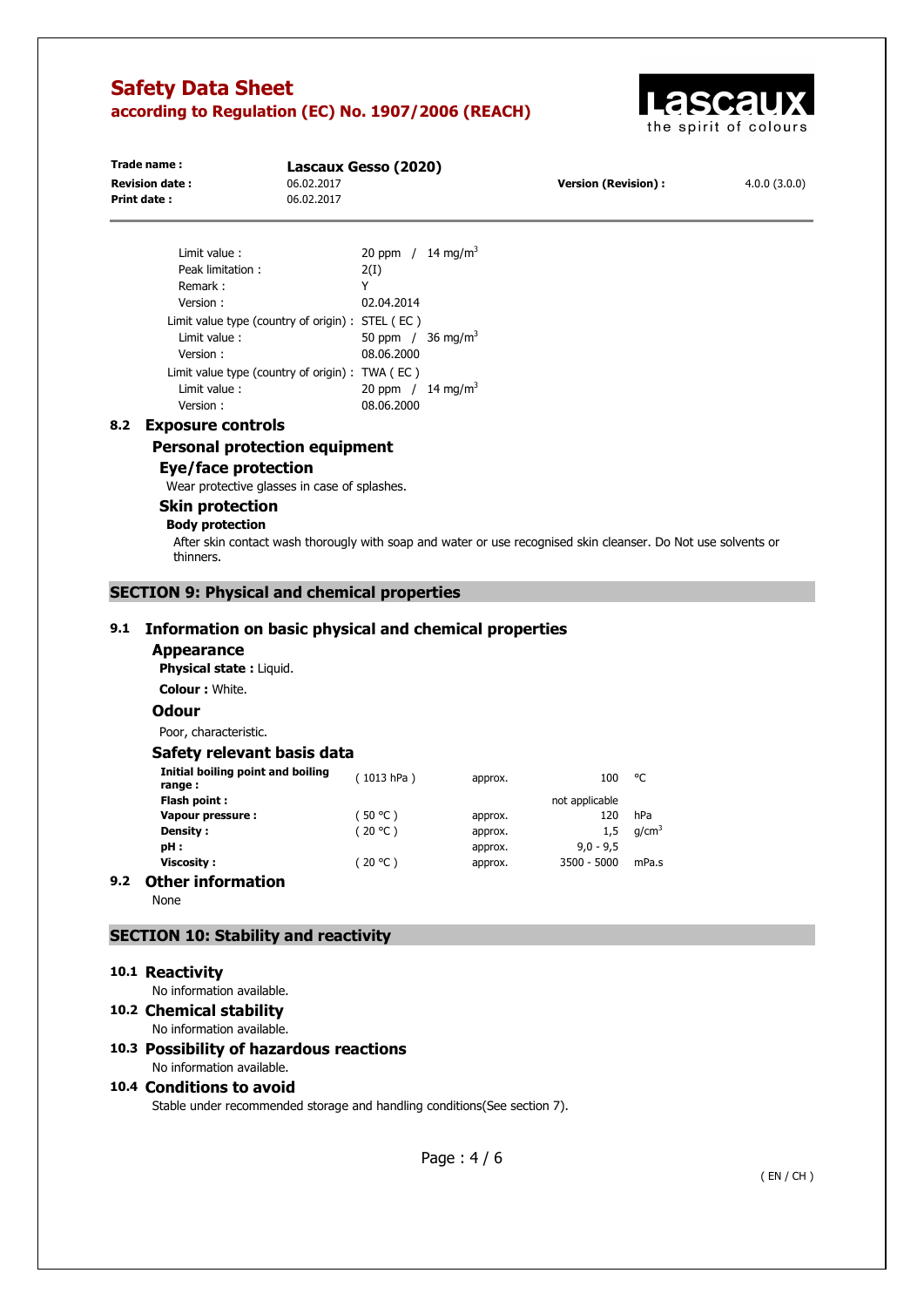

**Print date :** 06.02.2017

**Trade name : Lascaux Gesso (2020)**

**Revision date :** 06.02.2017 **Version (Revision) :** 4.0.0 (3.0.0)

# **10.5 Incompatible materials**

No information available.

# **10.6 Hazardous decomposition products**

When exposed to high temperatures may produce hazardous decomposition products such as carbon monoxide and dioxide, smoke, oxides of nitrogen.

#### **SECTION 11: Toxicological information**

# **11.1 Information on toxicological effects**

No information available.

#### **SECTION 12: Ecological information**

#### **12.1 Toxicity**

No information available.

- **12.2 Persistence and degradability**  No information available.
- **12.3 Bioaccumulative potential**  No information available.

#### **12.4 Mobility in soil**  No information available.

- **12.5 Results of PBT and vPvB assessment**  No information available.
- **12.6 Other adverse effects**  No information available.
- **12.7 Additional ecotoxicological information**  There are no data available on the product itself.

# **SECTION 13: Disposal considerations**

Contaminated packaging must be emptied of all residues and, following appropriate cleaning, may be sent to a recycling plant. Uncleaned packaging must be disposed of in the same manner as the medium.

# **13.1 Waste treatment methods**

#### **Product/Packaging disposal**

#### **Waste codes/waste designations according to EWC/AVV**

08 01 12: Waste paint and varnish other than those mentioned in 08 01 11.

# **SECTION 14: Transport information**

#### **14.1 UN number**

No dangerous good in sense of these transport regulations.

**14.2 UN proper shipping name**  No dangerous good in sense of these transport regulations.

# **14.3 Transport hazard class(es)**

No dangerous good in sense of these transport regulations.

# **14.4 Packing group**

No dangerous good in sense of these transport regulations.